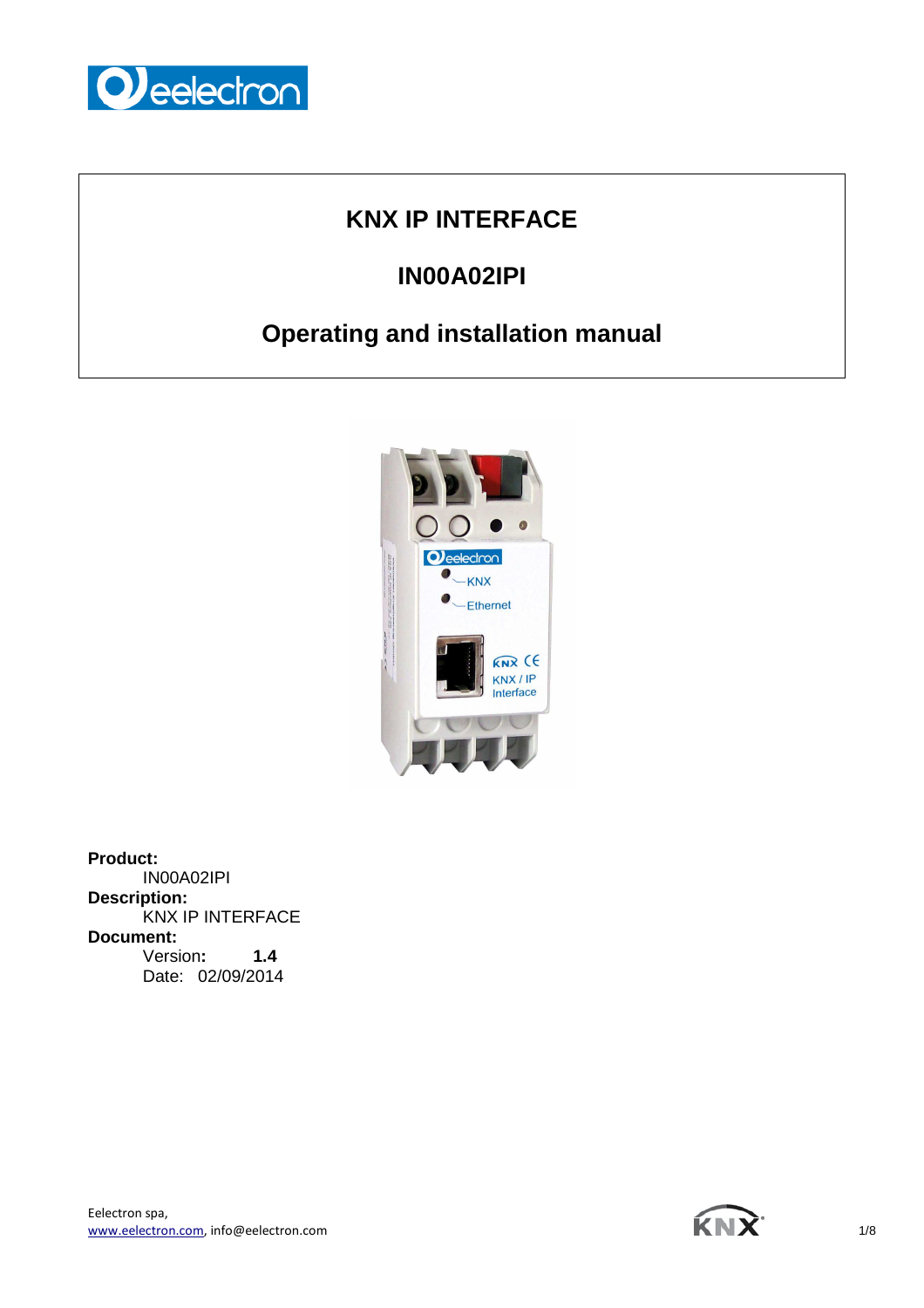

## **Application**

The KNX IP Interface can be used as an interface for accessing the KNX/EIB via IP, replacing an RS232 or USB interface.

The device supports 5 simultaneous KNXnet/IP tunneling connections.

It requires an external 12 V to 24 V power supply AC or 12 TO 30 V DC or can alternatively be powered via Power-over-Ethernet (IEEE 802.3af).

### **ETS database**

The following parameters can be set on the ETS:

#### **General:**

| $\boxtimes$<br>1.1.3 KNX IP Interface 730 |                       |                                       |
|-------------------------------------------|-----------------------|---------------------------------------|
| General                                   | General               |                                       |
| IP-Configuration 1<br>IP-Configuration 2  | Device name           | KNX IP Interface 730                  |
|                                           | Ip Address assignment | v<br>manual                           |
|                                           |                       |                                       |
|                                           |                       |                                       |
|                                           |                       |                                       |
|                                           |                       |                                       |
|                                           |                       |                                       |
|                                           |                       |                                       |
|                                           |                       |                                       |
|                                           |                       |                                       |
|                                           |                       |                                       |
|                                           | OK<br>Cancel          | $D$ efault<br>$He$ lp<br><u>I</u> nfo |

#### Device name:

The KNX IP Interface can be assigned a name of your choice. The device name should be descriptive (e.g. Line TF). It is used to search for and recognize a device.

#### IP address assignment:

Automatic

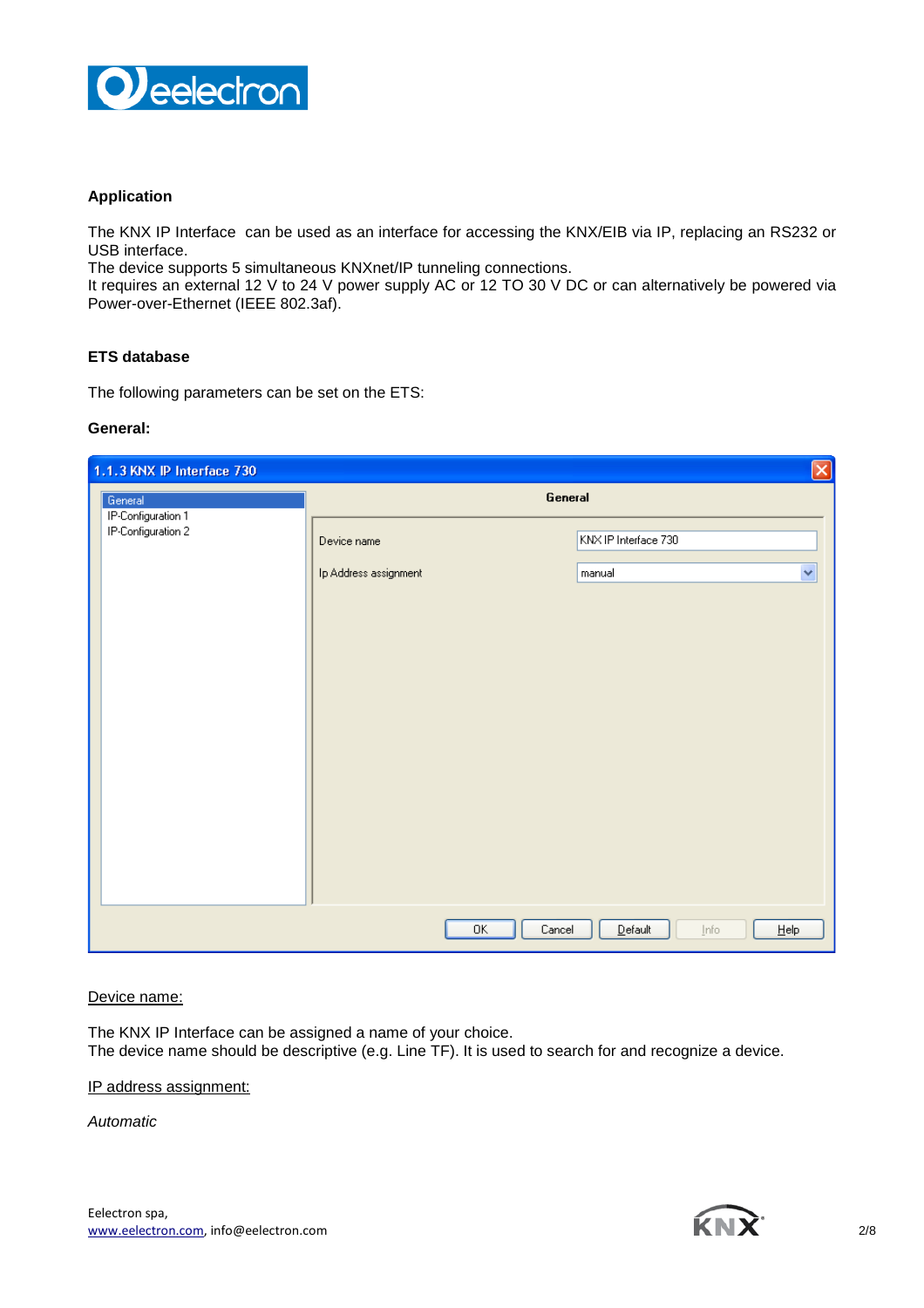

(DHCP): The IP address is automatically assigned on the DHCP, i.e. additional settings are not required. To be able to use this function, there must be a DHCP server in the LAN (many DSL routers have an integrated DHCP server).

Manual: In this case, the IP address, the subnet and the gateway IP address must be entered manually.

## **IP configuration:**

| $\boxed{\mathbf{X}}$<br>1.1.3 KNX IP Interface 730 |                           |                                                   |
|----------------------------------------------------|---------------------------|---------------------------------------------------|
| General                                            | <b>IP-Configuration 1</b> |                                                   |
| IP-Configuration 1<br>IP-Configuration 2           | IP-Address                |                                                   |
|                                                    | Byte 1                    | $\ddot{\bullet}$<br>192                           |
|                                                    | Byte 2                    | $\ddot{\bullet}$<br>168                           |
|                                                    | Byte 3                    | $\hat{\mathbf{v}}$<br>1                           |
|                                                    | Byte 4                    | $\blacktriangle$<br>35<br>$\mathbf{v}$            |
|                                                    |                           |                                                   |
|                                                    |                           |                                                   |
|                                                    |                           |                                                   |
|                                                    |                           |                                                   |
|                                                    |                           |                                                   |
|                                                    |                           |                                                   |
|                                                    |                           |                                                   |
|                                                    |                           |                                                   |
|                                                    | 0K<br>Cancel              | $D$ efault<br>$\underline{He}$ lp<br><u>I</u> nfo |

### IP address:

This is the IP address of the KNX IP Interface

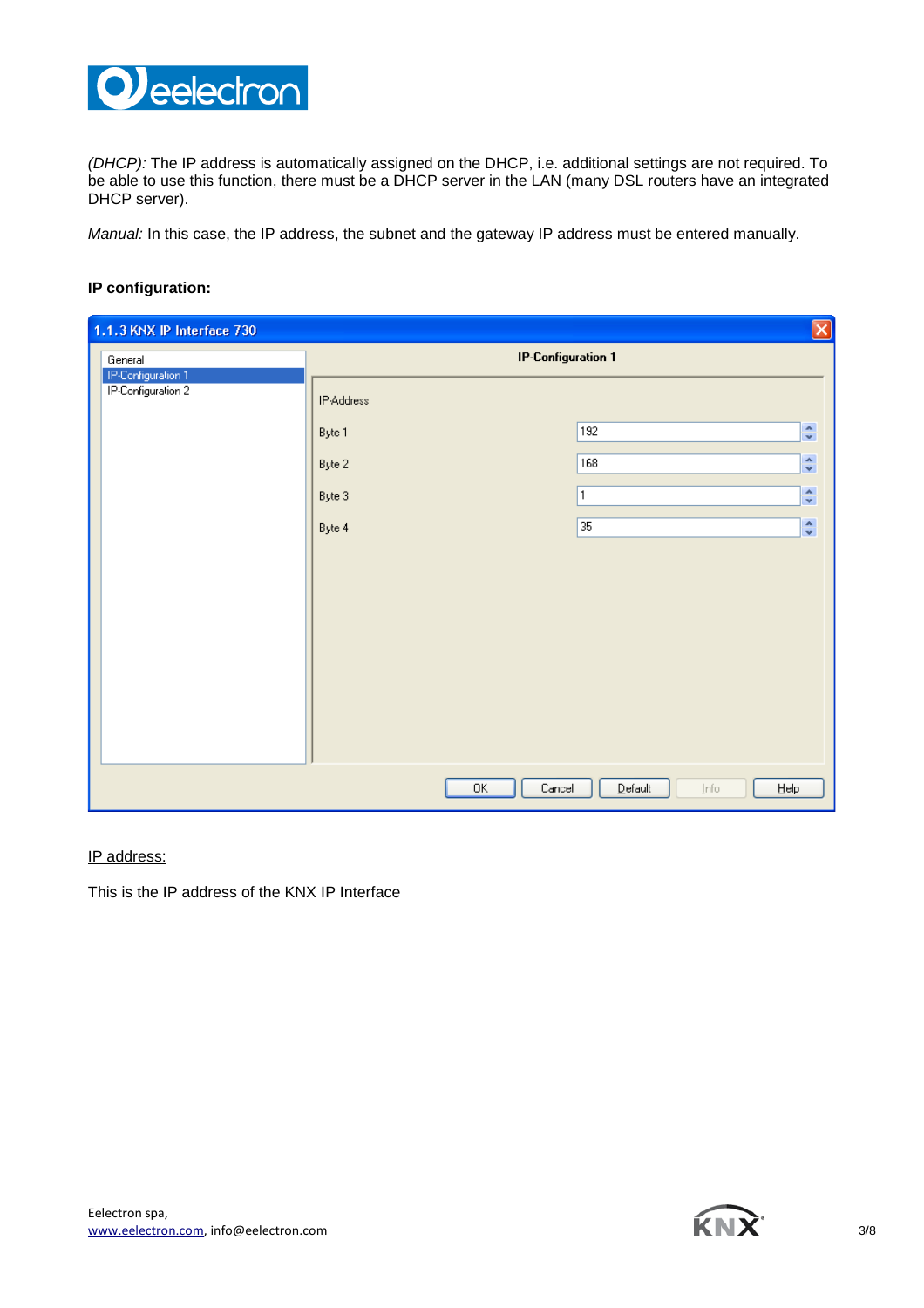

| 1.1.3 KNX IP Interface 730    |                           |                                        | $\vert\mathsf{x}\vert$           |
|-------------------------------|---------------------------|----------------------------------------|----------------------------------|
| General<br>IP-Configuration 1 | <b>IP-Configuration 2</b> |                                        |                                  |
| IP-Configuration 2            | IP-Subnet                 |                                        |                                  |
|                               | Byte 1                    | 255                                    | $\frac{\lambda}{\nu}$            |
|                               | Byte 2                    | 255                                    | $\mathbf{A}$<br>$\mathbf{v}$     |
|                               | Byte 3                    | 255                                    | $\frac{\lambda}{\nu}$            |
|                               | Byte 4                    | 0                                      | $\frac{\lambda}{\nu}$            |
|                               | IP-Gateway Address        |                                        |                                  |
|                               | Byte 1                    | O.                                     | $\ddot{\dot{}}$                  |
|                               | Byte 2                    | 0                                      | $\mathbf{A}$<br>$\mathbf{v}$     |
|                               | Byte 3                    | O.                                     | $\blacktriangle$<br>$\mathbf{v}$ |
|                               | Byte 4                    | O                                      | $\frac{\lambda}{\nu}$            |
|                               |                           |                                        |                                  |
|                               |                           |                                        |                                  |
|                               | 0K<br>Cancel              | Default<br>$\underline{He}$ lp<br>Info |                                  |

IP subnet:

Enter the subnet mask here. The device uses the values entered in this mask to determine whether there is a communications

partner in the local network. If there is no partner in the local network, the device will not send the telegrams directly to the

partner but to the gateway that routes the telegram.

#### IP gateway address:

Enter the IP address of the gateway here.

Note: If the KNX IP Interface will only used in the local LAN, the entry of 0.0.0.0 can remain unchanged.

Example of assigning IP addresses:

A PC is to be used to access the KNX IP Interface.

IP address of the PC: 192.168.1.30 Subnet of the PC: 255.255.255.0

The KNX IP Interfac is located in the same local LAN, i.e. it uses the same subnet. The subnet constrains the IP addresses that can be assigned. In this example, the IP address of the IP interface must be 192.168.1.xx, where xx can be a number from 1 to 254 (with the exception of 30, which is already in use). It must be ensured that no numbers are assigned twice.

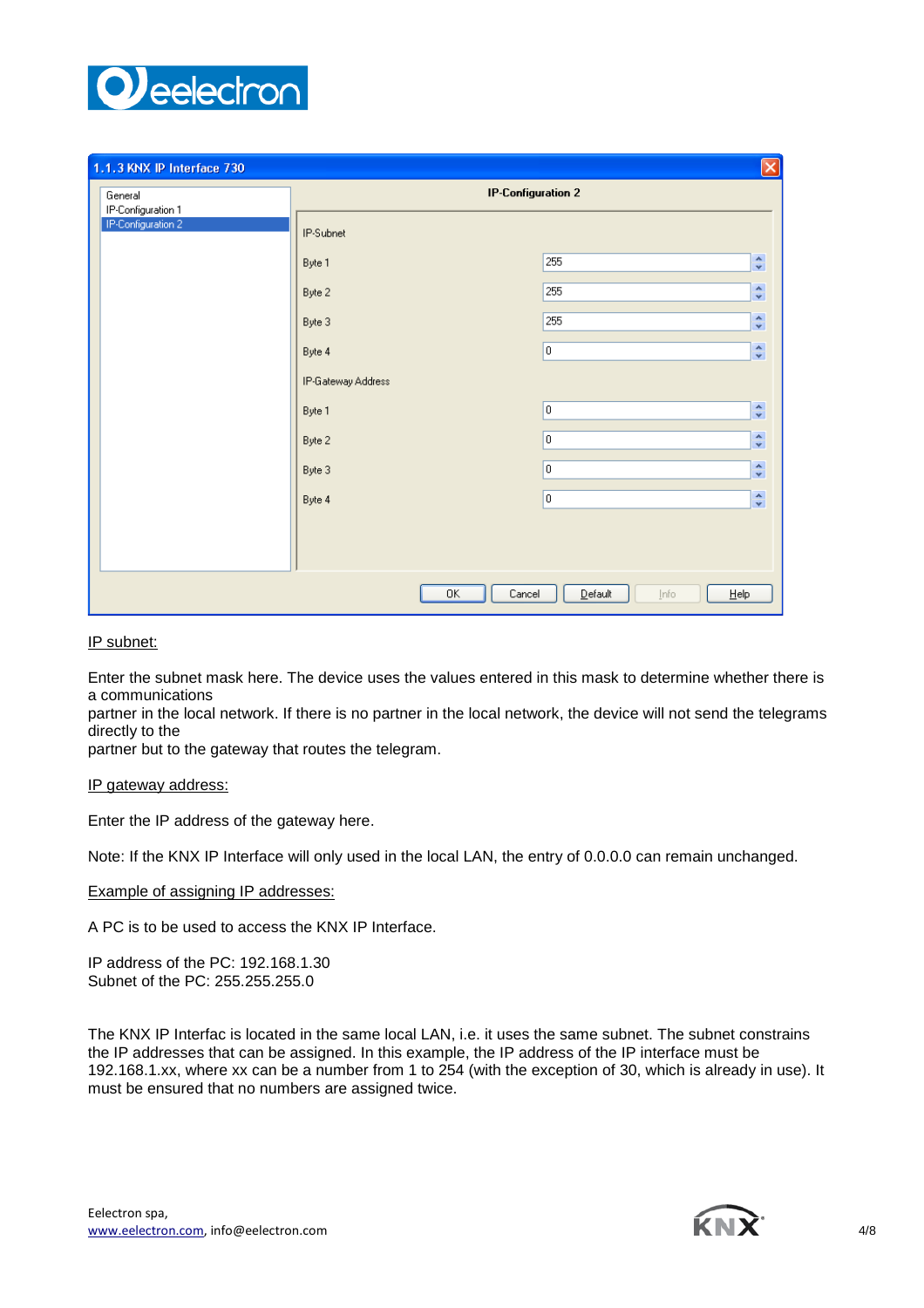

IP address of the IP interface: 192.168.1.31 Subnet of the IP interface: 255.255.255.0

### **ETS Connection Manager**

If the IP configuration of the KNX IP Interface is valid, the interface can be used as an interface to KNX/EIB. To use this function, select the Communication tab under Extras -> Options in the ETS (version 3.0c and higher):

| <b>Options</b>                                                           |  |
|--------------------------------------------------------------------------|--|
| Communication<br>Database<br>Presentation<br>Strategy<br>Troubleshooting |  |
| Configure Interfaces<br>Select Communication Interface:<br><b>USB</b>    |  |
| Test<br>Settings<br>Prompt when connecting                               |  |
| 0K<br>Abbrechen<br>Hilfe<br><u>Ubernehmen</u>                            |  |

Click Configure interfaces… to open the ETS Connection Manager.

Create a new connection by selecting EIBnet/IP under Type. The ETS automatically begins searching for all KNXnet/IP devices.

All devices found are displayed. Select the required device.

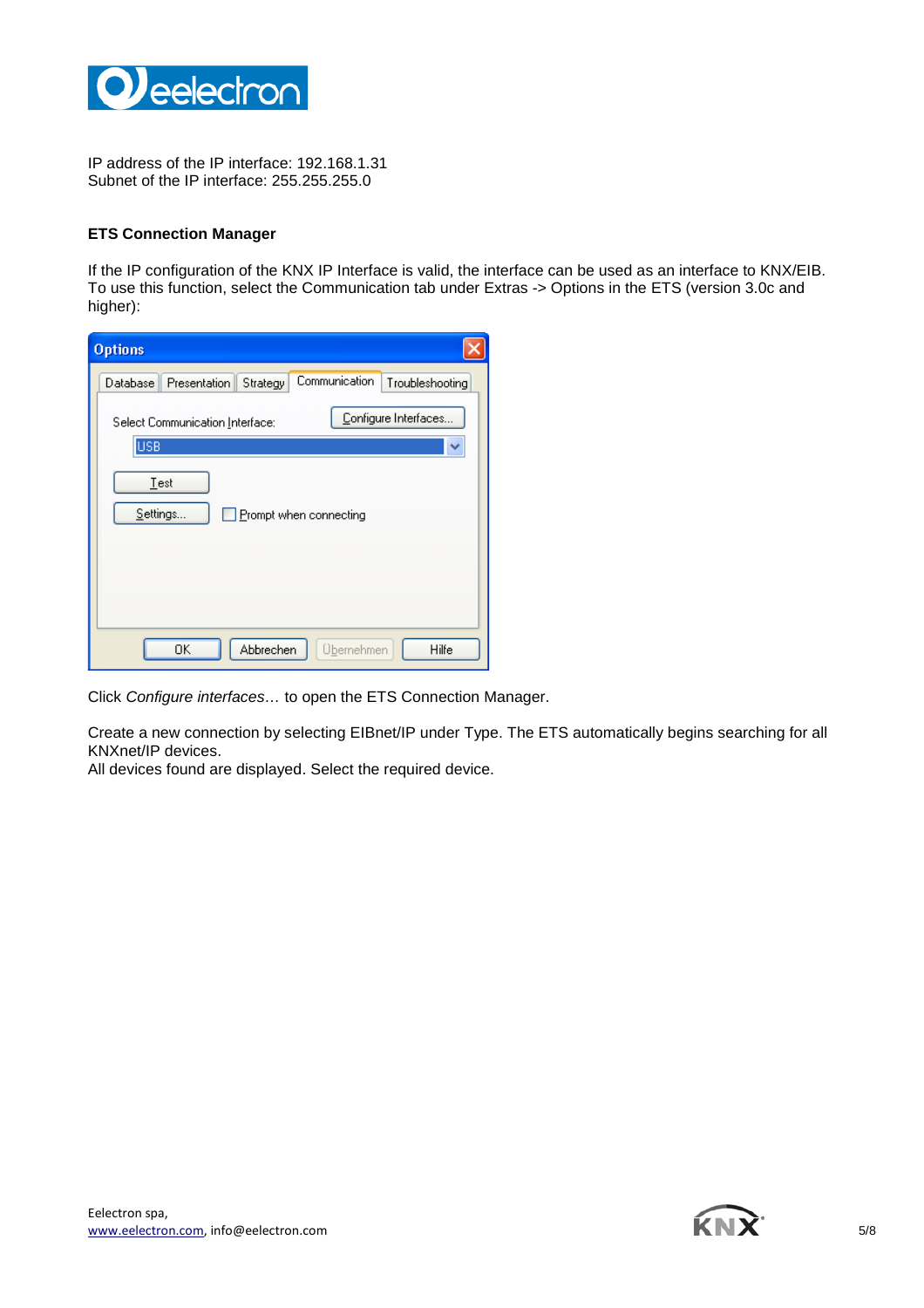

| <b>ETS Connection Manager</b> |                                                                                |
|-------------------------------|--------------------------------------------------------------------------------|
| <b>Configured Connections</b> | <b>Properties</b>                                                              |
| ElBnet/IP<br><b>USB</b>       | Name:<br>ElBnet/IP                                                             |
|                               | $I$ ype:<br>Eibnet/IP<br>v                                                     |
|                               | Eibnet/IP<br>USB<br>RS.232 Standard<br>Communic RS.232 FT1.2<br>IP (EIBlib/IP) |
|                               | Rescan<br>Eibnet/IP device:                                                    |
|                               | '(P)' indicates programming mode active                                        |
|                               | 00-50-C2-55-40-50 (192.168.1.34)<br>v                                          |
|                               | 00-50-C2-55-40-50<br>Name:                                                     |
|                               | IP address:   192.168.1.34                                                     |
|                               | 3671<br>Port:                                                                  |
| New<br>Delete                 | KNXnet/IP Diagnostic Wizard                                                    |
|                               | ŪΚ<br>Cancel                                                                   |

To be able to access KNX/EIB, the KNX IP Interface 730 requires an additional physical address. This second physical address is only used for bus access and must be set up separately:

Select the Communication tab under Extras -> Options in the ETS. The communications interface is the connection that is currently configured. Click on Settings… to open the following window:

| <b>Local Interface Settings</b>                                                                                  |         |        |
|------------------------------------------------------------------------------------------------------------------|---------|--------|
| Use the following settings to configure the local interface.<br>It is important that these settings are correct. |         |        |
| Mask version:                                                                                                    | \$091A  | OΚ     |
| Individual Address:                                                                                              | 1.1.120 | Cancel |
|                                                                                                                  |         |        |
|                                                                                                                  |         |        |
|                                                                                                                  |         |        |
|                                                                                                                  |         |        |

Enter a physical address of your choice. A dummy device may have to be added to the ETS project to reserve this address.

The KNX IP Interface 730 device supports up to 5 connections simultaneously. An additional physical address has to be reserved for every connection.

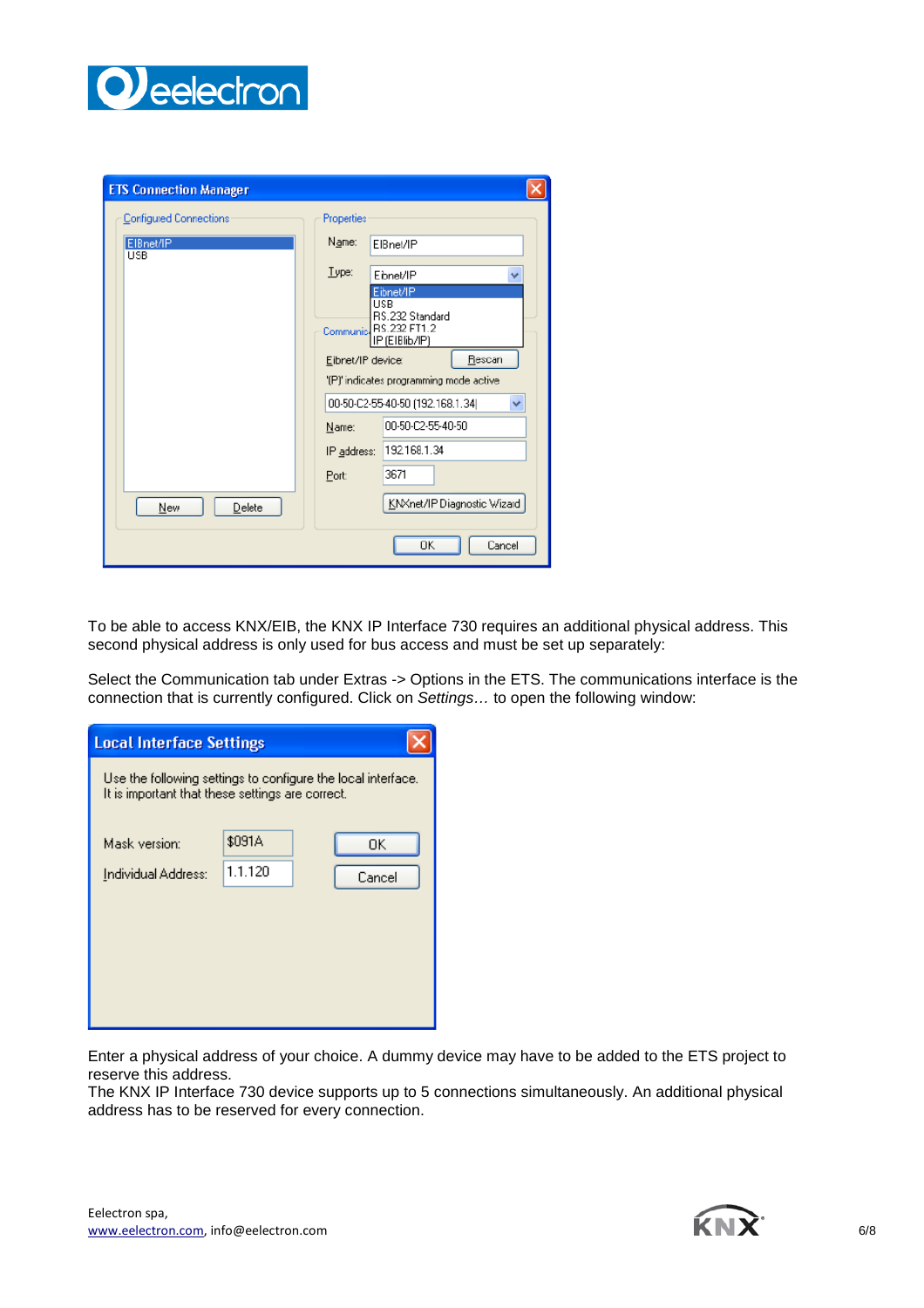

The first additional physical address is allocated (as shown above) to the connection in the ETS. **The remaining additional addresses can be assigned directly by the device, in which cast the learn button should be pressed for at least one second.**

The automatic address allocation is performed as: Connection 2 contains the next higher address from Connection 1, Connection 3 the next higher from Connection 2 etc.. For example:

Connection 1 uses the additional individual address 15.15.250.

Connection 2 is automatically set to 15.15.251,

connection 3 is 15.15.252,

connection 4 is 15.15.253

and connection 5 is 15.15.254.

The assignment of the additional individual addresses is shown by a fast blinking learn led. Note: It is necessary to check whether the addtitional individual addresses are unused before they are

assigned.

For new devices (i.e. in the factory settings state), only the additional individual address of the first connection is active with the address 15.15.250.

To support multiple concurrent connections the additional address assignment is required.

#### **Installation and connection**

The KNX IP Interface 730 is designed for installation in a rack with a depth of 2 units. It contains the following display and control elements:



1: Connector for external power supply (12 V to 24 V AC/DC)

- 2: Connector for KNX/EIB with a bus terminal
- 3: Learn key
- 4: Learn LED (red)
- 5: LED (green):
- Lights up to indicate bus voltage on KNX/EIB
- Flashes to indicate telegram traffic
- 6: LED (green):